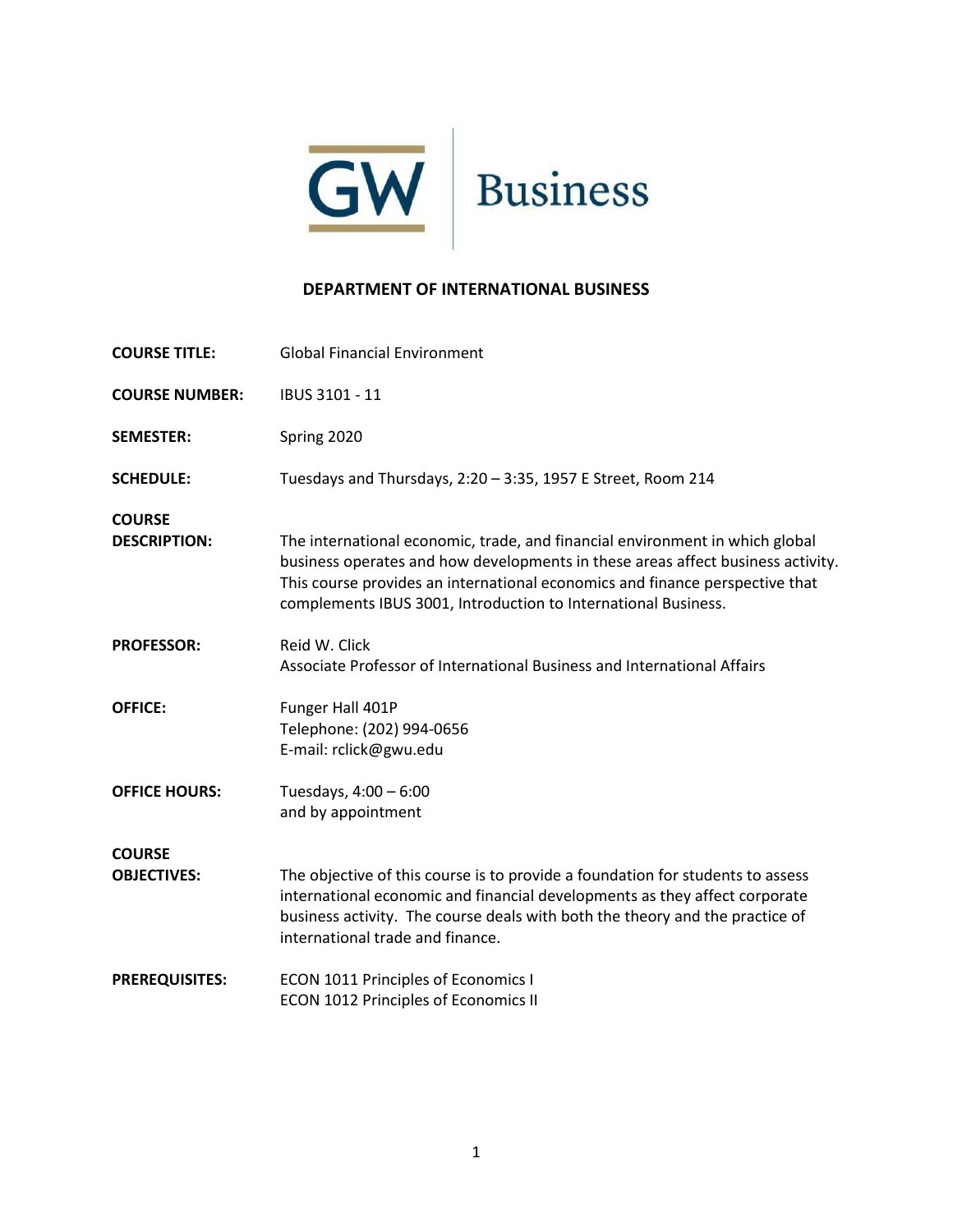### **COURSE MATERIALS:** The textbook for the course is: Thomas Pugel, *International Economics*, 17<sup>th</sup> edition, McGraw-Hill, 2020.

You also need to read a business newspaper such as *The Wall Street Journal* or *The Financial Times* to keep up with current international business events. *The Wall Street Journal* offers more depth to coverage, and that's what I read. A subscription to *The Wall Street Journal* is affordable with student prices and is available in print and digital editions. The print version will be delivered six days per week (Monday through Saturday) and the digital version is updated continuously. Information on student subscriptions is available at [http://r.wsj.net/nQPqM.](http://r.wsj.net/nQPqM) A print-and-digital version is available for \$10 per month, and the digital-only version is available for \$4 per month.

You will also need a simple calculator, particularly for use on the exams. It does not need to be a financial calculator or programmable, but something that will relieve you from doing addition, subtraction, multiplication and division by hand. You will not be allowed to use cellular phones for this purpose during the exam.

There will also be occasional handouts passed out in class or posted on Blackboard at blackboard.gwu.edu.

**EVALUATION:** In accordance with University regulations, each student will receive a grade of A, B, C, D, or F (with + or – as appropriate). Grades will be based on two exams, a final team project (with in-class presentation) and class performance, according to the following point scale (and weights):

| <b>TOTAL</b>                                 | <b>340 POINTS</b> | 100.0% |
|----------------------------------------------|-------------------|--------|
| <b>CLASS PERFORMANCE</b>                     | 40 POINTS         | 11.8%  |
| FINAL TEAM PROJECT / PRESENTATION 100 POINTS |                   | 29.4%  |
| EXAM 2                                       | 100 POINTS        | 29.4%  |
| EXAM 1                                       | 100 POINTS        | 29.4%  |

The exams will cover material contained in the lectures, class discussions, and assigned readings (including handouts). Make-up exams for missed exams will be given only in extreme emergencies, so you must plan to take the exams at the stated dates and times.

The final project is a country profile delivered both as a written memorandum and an in-class briefing. Teams of (approximately) four students will work on a specific country to investigate and analyze the economic, trade, and financial regimes for a company thinking of doing business in the country. The Memorandum at the end of this syllabus gives the assignment. Teams and countries will be decided a few weeks into the semester. The assignment is about the country, and is not about any particular industry, but is set up to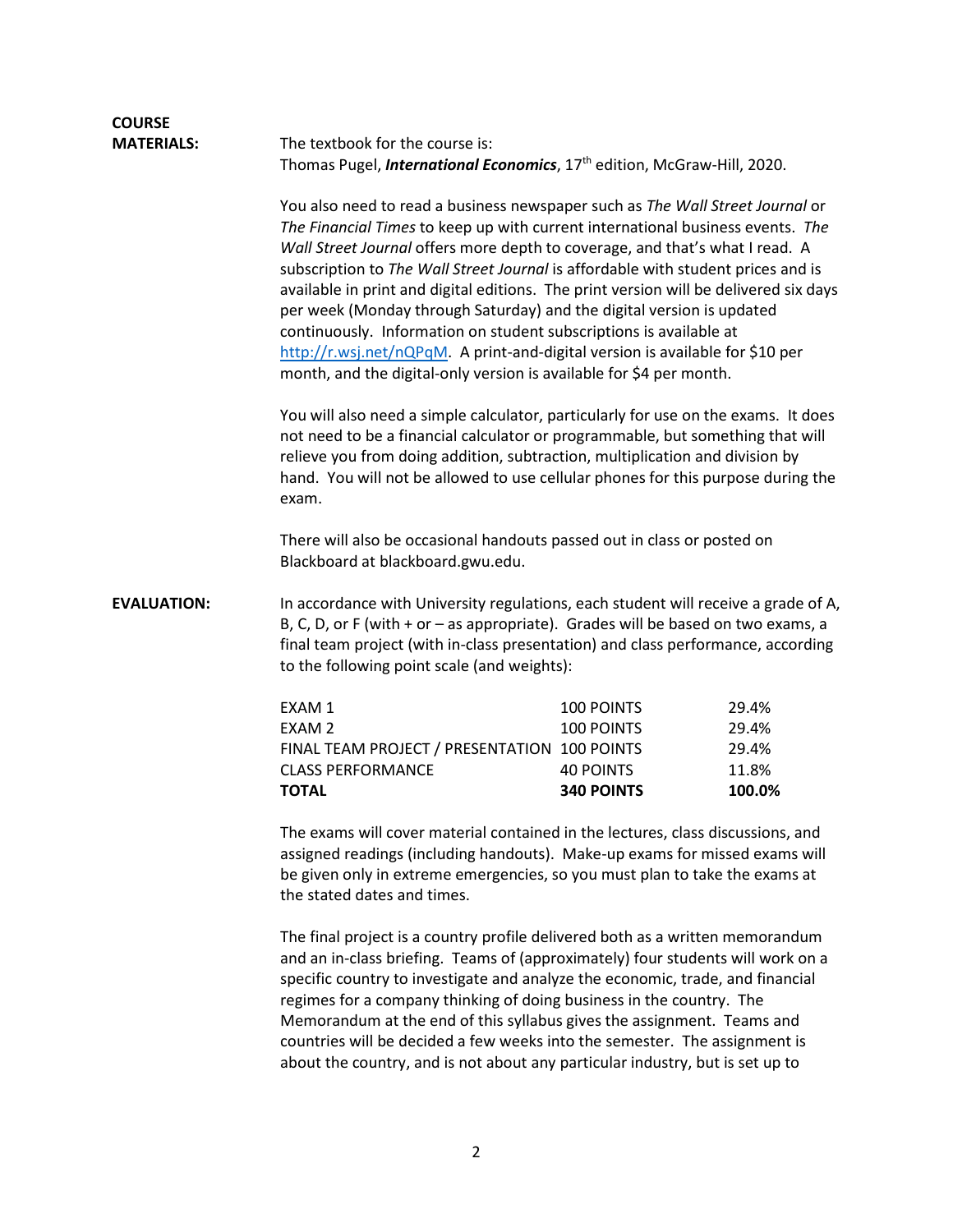relate to new foreign operations being considered by a well-established (and large) U.S. company.

- The memorandum requires a minimum of 4 pages and a maximum of 6 pages (12-point font, one-inch margins, single-spaced with double space between paragraphs), and must be written as a memorandum from your team to your boss. You are able to include charts, pictures, and diagrams, but they must fit within the page limit, although an appendix with additional information is permitted. This memorandum is due Tuesday, April 7. This will allow your boss to review the memorandum and provide comments prior to the final briefing.
- The briefing will be approximately SIX MINUTES, using PowerPoint, and must be presented as a briefing for your boss on the work you've done. The boss will ask questions after your presentation. The briefings will be scheduled for Tuesday, April 21 and Thursday, April 23. To facilitate the flow of briefings, all PowerPoint presentations are due by 5:00 PM on Monday, April 20. All students will sit through the presentations of other teams, and will be able to ask questions if time permits.

Class performance will be assessed on attendance, contribution to class discussions, and responses to questions asked in class.

For both exams and class discussion, you must keep up with current events in international trade and finance.

Although not graded, you are encouraged to work problems at the end of each assigned chapter in order to prepare for the exams. As part of the class assignments, some specific questions from each chapter are recommended. Answers to the odd-numbered problems are in the back of the text beginning on page 696, and answers to assigned even-numbered problems will be posted on Blackboard. We may also go over some questions in class as time permits.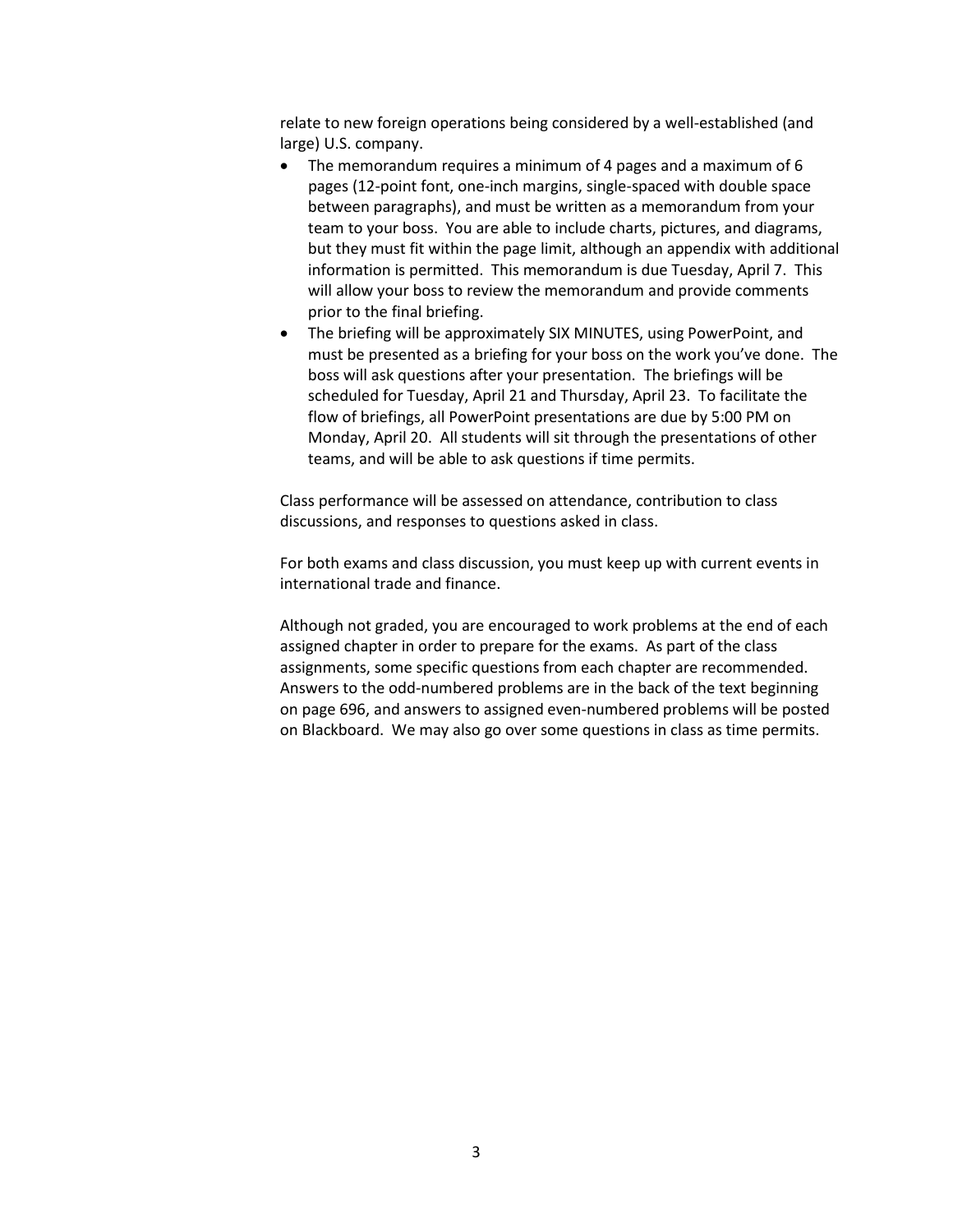# **SCHEDULE OF CLASSES**

| <b>DATE</b>           | <b>TOPIC</b>                        | <b>ASSIGNMENT</b>           |
|-----------------------|-------------------------------------|-----------------------------|
| Tuesday, January 14   | <b>Introduction and Overview</b>    | Chapter 1                   |
| Thursday, January 16  | Partial Equilibrium Analysis of     | Chapter 2                   |
|                       | <b>International Trade</b>          |                             |
| Tuesday, January 21   | Partial Equilibrium Analysis of     | Chapter 2                   |
|                       | <b>International Trade</b>          | Problems 3, 4, 8, 13        |
|                       | (continued)                         |                             |
| Thursday, January 23  | General Equilibrium Analysis        | Chapter 3                   |
|                       | of International Trade              |                             |
| Tuesday, January 28   | <b>General Equilibrium Analysis</b> | Chapter 3                   |
|                       | of International Trade              | Problems 4, 7, 8            |
|                       | (continued)                         |                             |
| Thursday, January 30  | <b>Trade Policies: Tariffs</b>      | Chapter 8                   |
|                       |                                     | Problems 3, 4, 5, 7         |
| Tuesday, February 4   | <b>Trade Policies: Nontariff</b>    | Chapter 9, omitting pages   |
|                       | <b>Barriers</b>                     | 170-172 on monopolies and   |
|                       |                                     | pages 173-174 on the large- |
|                       |                                     | country case.               |
|                       |                                     | Problems 3, 7               |
| Thursday, February 6  | Trade Policies (continued)          | Chapters 8 and 9            |
| Tuesday, February 11  | <b>Balance of Payments</b>          | Chapter 16 and Appendix E   |
| Thursday, February 13 | <b>Balance of Payments</b>          | Chapter 16                  |
|                       | (continued)                         | Problems 1, 5, 7, 8, 12     |
| Tuesday, February 18  | Foreign Exchange Market             | Chapter 17                  |
| Thursday, February 20 | Foreign Exchange Market             | Chapter 17                  |
|                       | (continued)                         | Problems 8, 9, 10           |
| Tuesday, February 25  | EXAM 1                              |                             |
| Thursday, February 27 | <b>Forward Market and Covered</b>   | Chapter 18, omitting pages  |
|                       | <b>Interest Rate Parity</b>         | 422-429 on empirical        |
|                       |                                     | evidence.                   |
| Tuesday, March 3      | <b>Forward Market and Covered</b>   | Chapter 18                  |
|                       | <b>Interest Rate Parity</b>         | Problems 3, 4, 6            |
|                       | (continued)                         |                             |
| Thursday, March 5     | Team Work on Projects               |                             |
| Tuesday, March 10     | <b>International Financial</b>      | Chapter 18                  |
|                       | <b>Investment and Uncovered</b>     | Problems 7, 8, 9            |
|                       | <b>Interest Rate Parity</b>         |                             |
| Thursday, March 12    | <b>International Financial</b>      | Chapter 18                  |
|                       | <b>Investment and Uncovered</b>     |                             |
|                       | <b>Interest Rate Parity</b>         |                             |
|                       | (continued)                         |                             |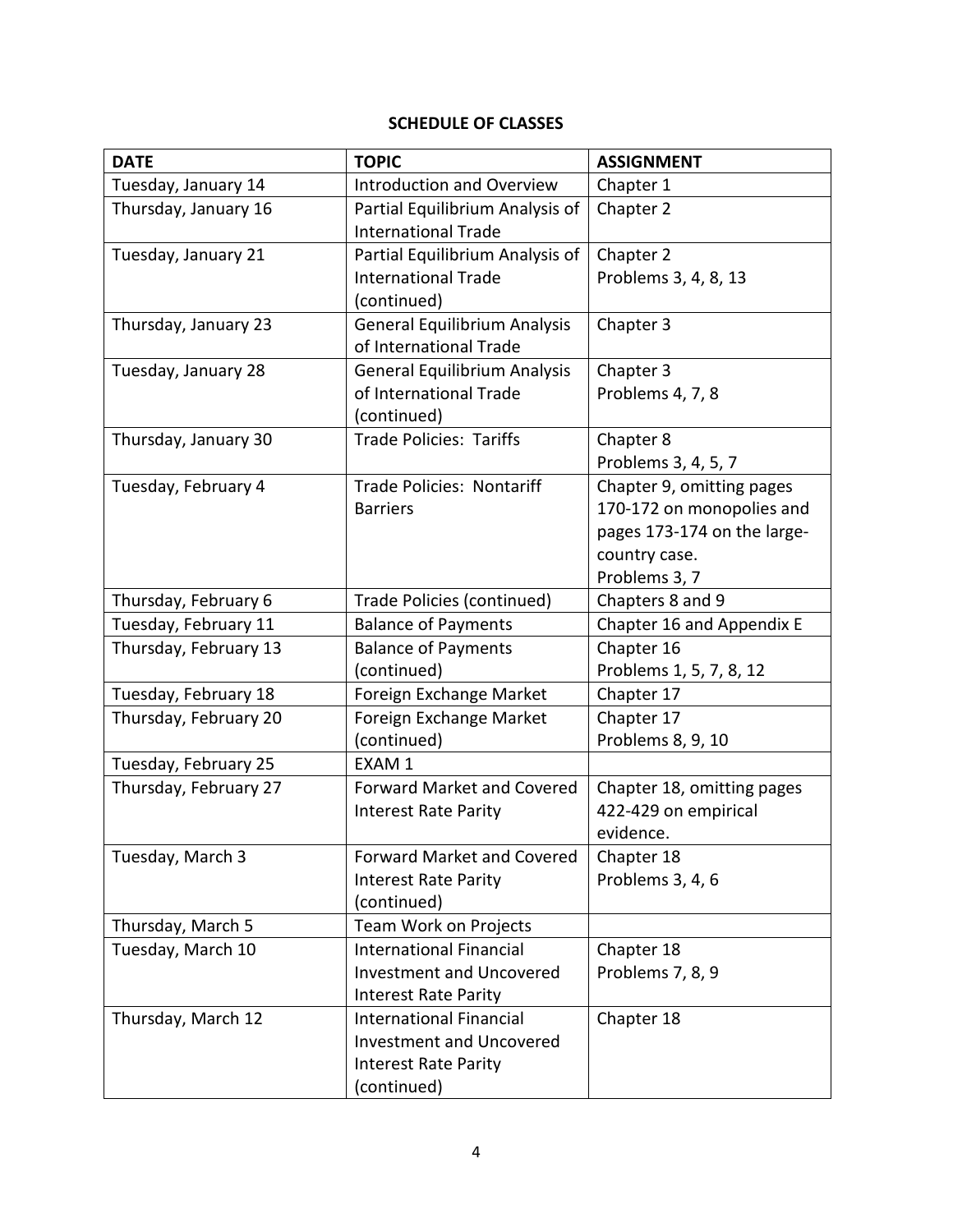| <b>DATE</b>        | <b>TOPIC</b>                   | <b>ASSIGNMENT</b>            |
|--------------------|--------------------------------|------------------------------|
| Tuesday, March 17  | <b>SPRING BREAK</b>            | <b>NO CLASSES</b>            |
| Thursday March 19  |                                |                              |
| Tuesday, March 24  | <b>Purchasing Power Parity</b> | Chapter 19, omitting pages   |
|                    |                                | 453-460 on overshooting and  |
|                    |                                | prediction.                  |
| Thursday, March 26 | <b>Purchasing Power Parity</b> | Chapter 19                   |
|                    | (continued)                    | Problems 2, 5, 9, 11         |
| Tuesday, March 31  | <b>Exchange Rate Regimes:</b>  | Chapter 20, focusing on      |
|                    | Floating Rates and the         | pages 465-481.               |
|                    | Alternatives                   | Problems 6, 9                |
| Thursday, April 2  | <b>Exchange Rate Regimes:</b>  | Chapter 25, focusing on      |
|                    | Floating Rates and the         | pages 642-654.               |
|                    | Alternatives                   | Problems 5, 8, 9, 11, 12     |
| Tuesday, April 7   | International Lending (and     | Chapter 21, focusing on      |
|                    | Capital Flows)                 | pages 503-507.               |
|                    |                                | Problems 5, 6                |
|                    |                                | <b>COUNTRY PROFILES DUE</b>  |
|                    |                                | in class, in hard copy.      |
| Thursday, April 9  | International Lending (and     | Chapter 21, focusing on      |
|                    | Capital Flows) (continued)     | pages 503-507.               |
|                    |                                |                              |
| Tuesday, April 14  | International Lending (and     | Chapter 21, focusing on      |
|                    | Capital Flows) (continued)     | pages 503-507.               |
| Thursday, April 16 | EXAM <sub>2</sub>              |                              |
| Monday, April 20   |                                | <b>POWERPOINT</b>            |
|                    |                                | PRESENTATIONS DUE            |
|                    |                                | at 5:00 PM                   |
|                    |                                | via e-mail to rclick@gwu.edu |
| Tuesday, April 21  | Final Team Project             |                              |
|                    | Presentations                  |                              |
| Thursday, April 23 | <b>Final Team Project</b>      |                              |
|                    | Presentations                  |                              |